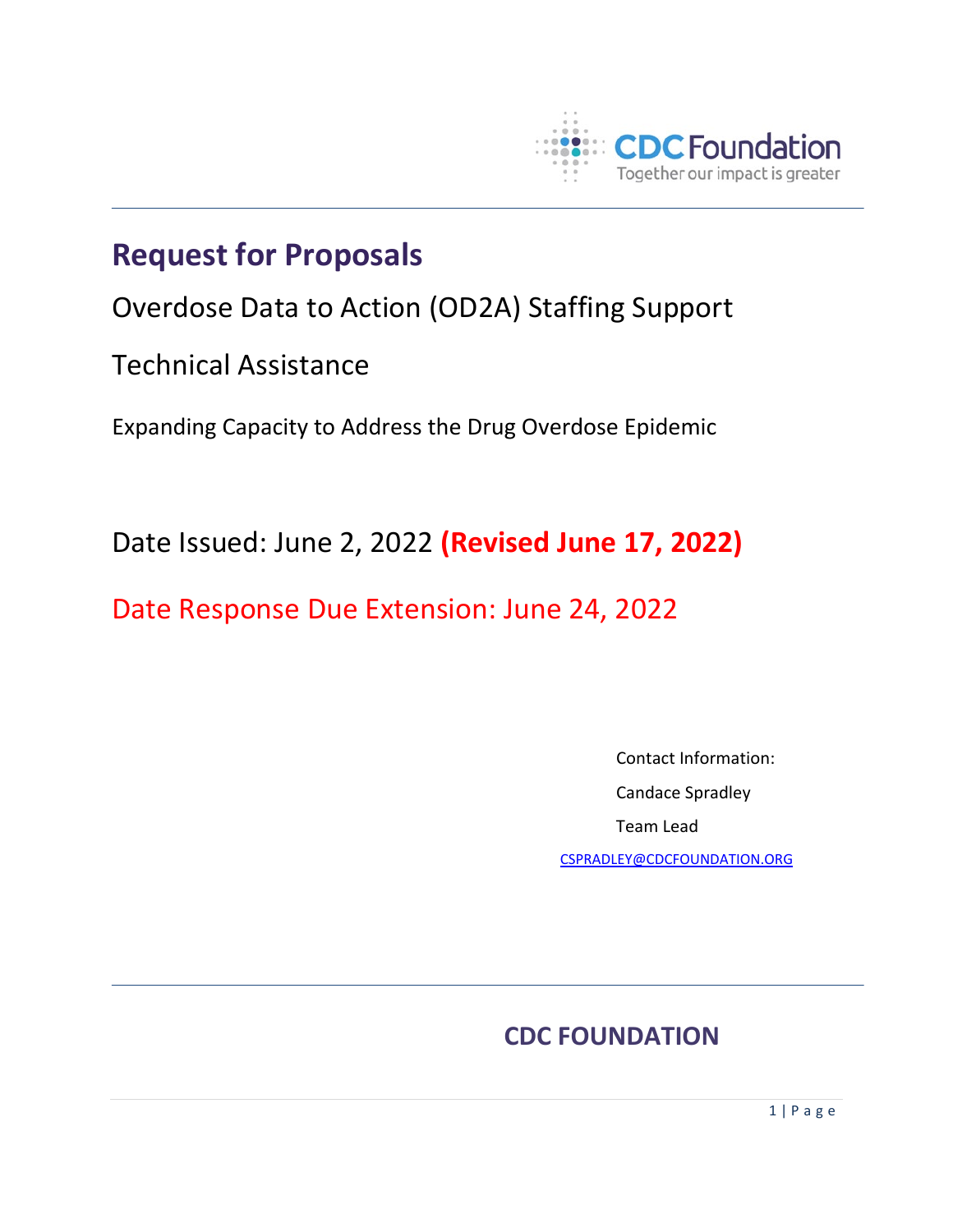## Table of Contents

| 2.               |  |
|------------------|--|
| 3.               |  |
| $\overline{4}$ . |  |
| 5.               |  |
|                  |  |
|                  |  |
|                  |  |
| 6.               |  |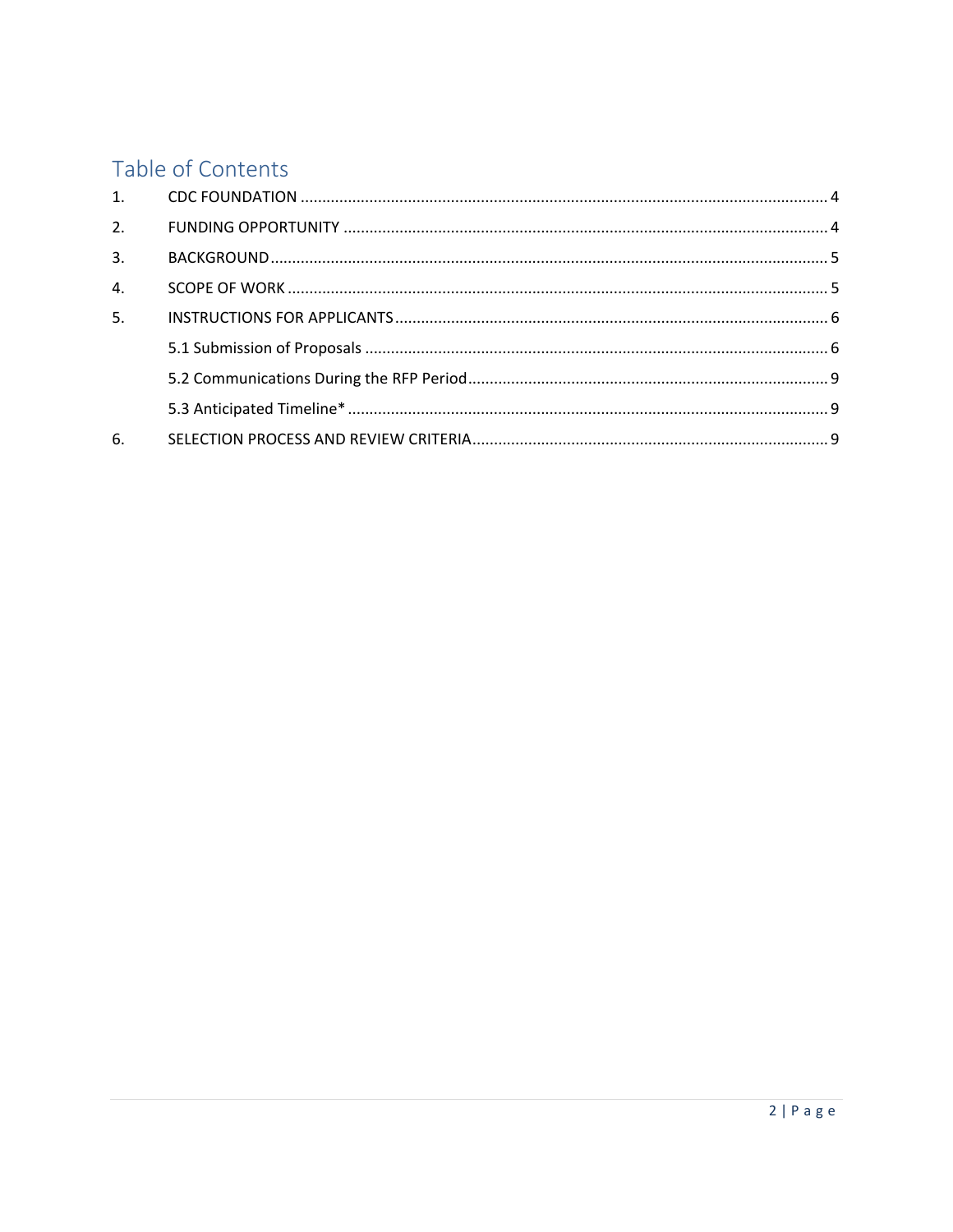## **Basic Information**

| <b>RFP Release Date</b>                                    | June 2, 2022                                                                                                                                                                                                                                                                                                                                                                                                                                                                                                                                                                                                                                                                                     |  |  |
|------------------------------------------------------------|--------------------------------------------------------------------------------------------------------------------------------------------------------------------------------------------------------------------------------------------------------------------------------------------------------------------------------------------------------------------------------------------------------------------------------------------------------------------------------------------------------------------------------------------------------------------------------------------------------------------------------------------------------------------------------------------------|--|--|
| <b>Proposal Due Date</b>                                   | June 24,2022                                                                                                                                                                                                                                                                                                                                                                                                                                                                                                                                                                                                                                                                                     |  |  |
| <b>RFP Contact Information</b>                             | Candace Spradley, cspradley@cdcfoundation.org                                                                                                                                                                                                                                                                                                                                                                                                                                                                                                                                                                                                                                                    |  |  |
| <b>Anticipated Performance</b>                             | August 15, 2022 - February 15, 2023                                                                                                                                                                                                                                                                                                                                                                                                                                                                                                                                                                                                                                                              |  |  |
| <b>Term</b>                                                |                                                                                                                                                                                                                                                                                                                                                                                                                                                                                                                                                                                                                                                                                                  |  |  |
| <b>Required Eligibility</b>                                | Applicants must meet all the following eligibility criteria:                                                                                                                                                                                                                                                                                                                                                                                                                                                                                                                                                                                                                                     |  |  |
|                                                            | Must be nonprofit, tax-exempt 501(c)(3) or under an IRS code<br>other than 501(c)(3). Broad knowledge of public health principles and<br>their application as well as the drug overdose epidemic.<br>Expertise in providing individualized technical assistance related to all 10<br>strategies covered under OD2A, including substance use prevention,<br>harm reduction, and surveillance.<br>Expertise in conducting outreach and needs assessments.<br>Demonstrated ability to deploy technical assistance through a variety of<br>formats including recorded webinars, guidance documents, toolkits, fact<br>sheets, training events, telephone consultations and documentation<br>reviews. |  |  |
| <b>Anticipated Funding and</b><br><b>Payment Structure</b> | CDC Foundation intends to award one (1) contractor for an anticipated<br>start date of August 15, 2022, through June 30, 2023. Offerors are<br>requested to propose the best and most cost-effective solution to meet<br>the RFP's requirements, while ensuring a high level of service.<br>The anticipated Maximum Payable Amount (MPA) for this contract is<br>\$500,000. The final award amount is contingent on submission of a<br>detailed and reasonable budget to be approved by the CDC Foundation.<br>CDC Foundation reserves the option to negotiate a best and final offer<br>from offerors.                                                                                          |  |  |
| Payment Structure                                          | CDC Foundation will pay the contractor a fee not to exceed a Maximum<br>Payable Amount (MPA) or ceiling price. The MPA will be based on the fee<br>proposed and awarded proposed budget and will be negotiated as part of<br>the resulting contract.<br>CDC Foundation requests offerors incorporate anticipates a cost<br>reimbursable payment method but in their proposal. CDC Foundation<br>reserves the right to negotiate the fee structure.                                                                                                                                                                                                                                               |  |  |
| <b>Funding Source</b>                                      | The agreement resulting from this RFP will be supported by Federal<br>funding under the "Expanding Capacity to Address the Drug                                                                                                                                                                                                                                                                                                                                                                                                                                                                                                                                                                  |  |  |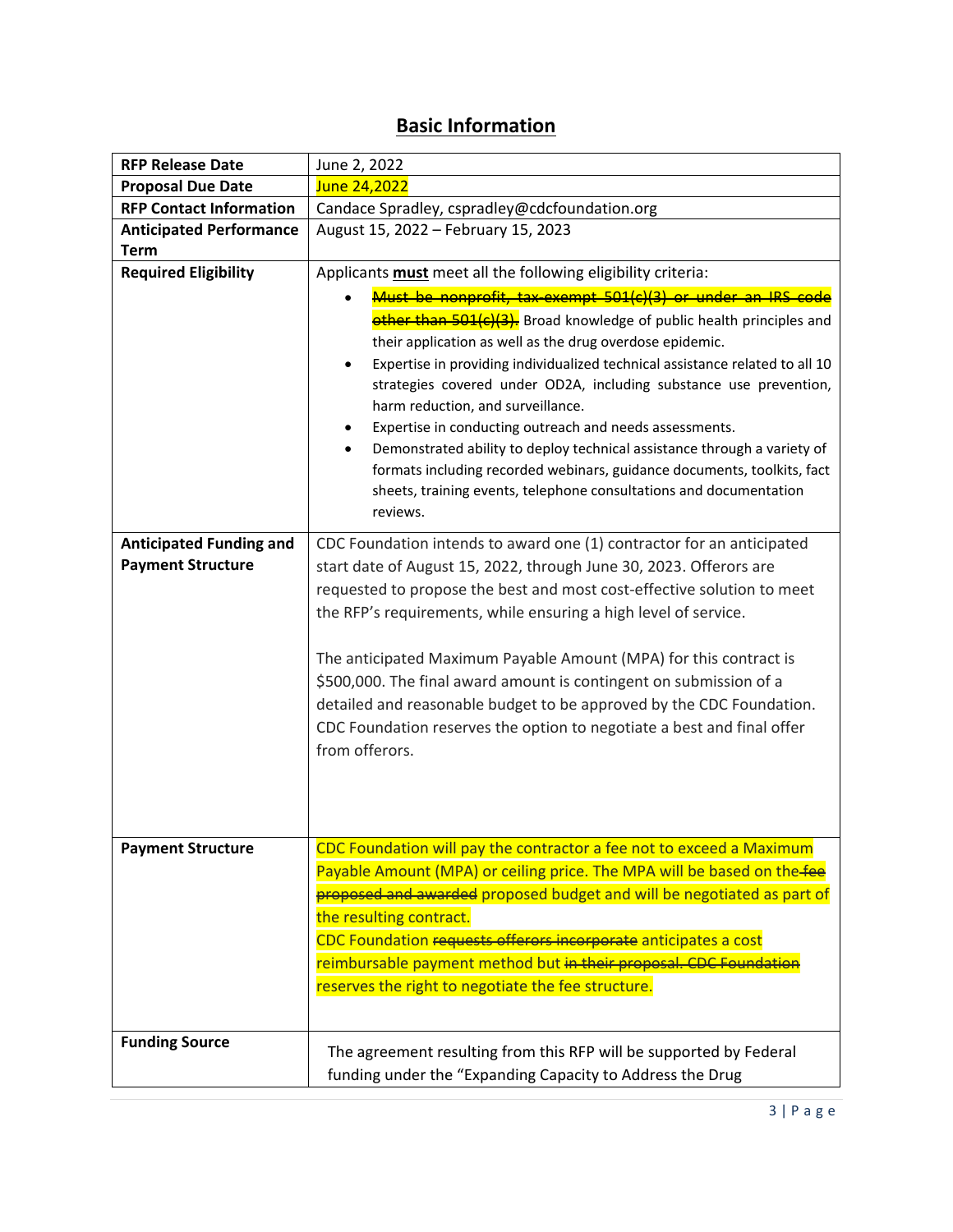|                               | Overdose Epidemic" project via Cooperative Agreement Number                |
|-------------------------------|----------------------------------------------------------------------------|
|                               | 5NU38OT000288-04-01 from the Centers for Disease Control and               |
|                               | Prevention. The CDC Foundation anticipates that the award(s)               |
|                               | resulting from this solicitation will meet the criteria of "Contractor"    |
|                               | as defined by 2 CFR 200.331; a final determination will be made at         |
|                               | the time of award.                                                         |
|                               |                                                                            |
| <b>Place of Performance</b>   | The work/delivery of the services can be done through (offices,            |
|                               | remote, via web conference) depending on the location and needs            |
|                               | of the field staff and format of services provided.                        |
|                               |                                                                            |
| <b>Performance Monitoring</b> | The performance will be monitored in line with the agreed project          |
|                               | plan. The Contractor will be expected to work in close collaboration       |
|                               | and consultation with the CDC Foundation. The plan for each                |
|                               | deliverable will be an important part of the overall project.              |
| <b>Required Documents</b>     | Description of yourself or team with resumes and availability to start the |
|                               | project (page limit: 2 pages per principal/expert)                         |

## <span id="page-3-0"></span>**1. CDC FOUNDATION**

The CDC Foundation helps the Centers for Disease Control and Prevention (CDC) save and improve lives by unleashing the power of collaboration between CDC, philanthropies, corporations, community-based organizations, and individuals to protect the health, safety and security of America and the world. We believe that people, groups, and organizations have greater positive impact and can accomplish more collectively than individually. The CDC Foundation is committed to galvanizing support for community-based organizations (CBOs) and to strengthening linkages between them and the public health sector through our existing and expanding network of relationships. The CDC Foundation is the go-to nonprofit authorized by Congress to mobilize philanthropic partners and private-sector resources to support CDC's critical health protection mission. Since 1995, the CDC Foundation has raised over \$1.2 billion and launched more than 1,200 programs impacting a variety of health threats from chronic disease conditions including cardiovascular disease and cancer, to infectious diseases like rotavirus and HIV, to emergency responses, including COVID-19 and Ebola. The CDC Foundation managed hundreds of programs in the United States and in more than 140 countries, and support more than 180 community-based organizations to increase uptake of COVID-19 vaccines in the last year.

### <span id="page-3-1"></span>**2. FUNDING OPPORTUNITY**

The CDC Foundation seeks a Contractor to provide individualized technical assistance to over one hundred fifty (150) field staff in twenty (20) position types to support the Overdose Data to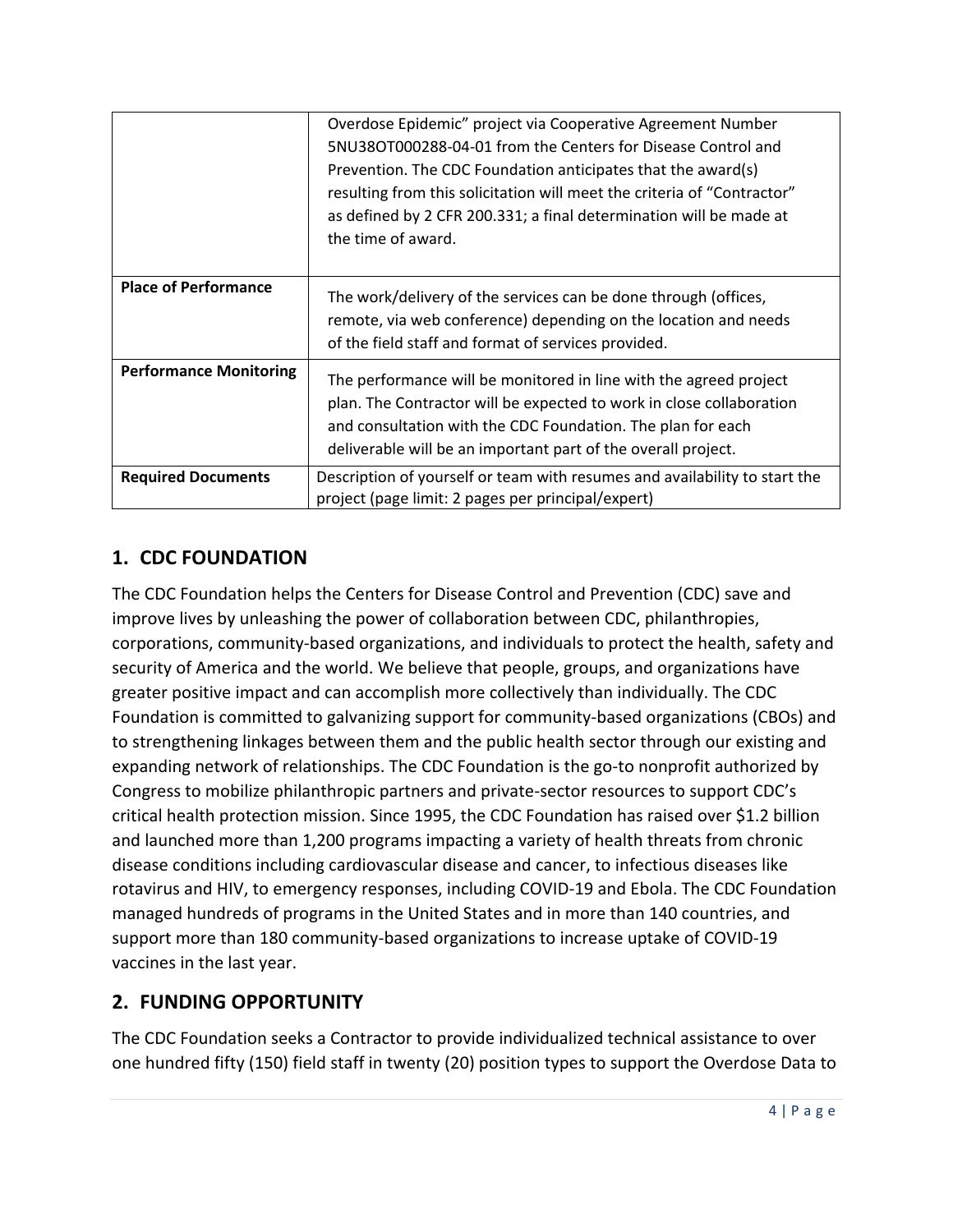Action (OD2A) Staffing Support Program. The purpose of the OD2A Staffing Support Program is to support jurisdictions in responding to the overdose epidemic. The CDC awarded the CDC Foundation a Cooperative Agreement (CoAg) titled "Expanding Capacity to Address the Drug Overdose Epidemic" to strengthen OD2A recipient's capacity to implement overdose surveillance and prevention activities through staffing supports. Many field staff hired for this project do not have prior experience with OD2A efforts.

## <span id="page-4-0"></span>**3. BACKGROUND**

CDC estimates that over 100,000 individuals have died from drug overdose is 2021, a 15 percent increase from 2020. This is the highest number of overdoses in US history.

To help address the overdose epidemic, CDC and the CDC Foundation are working together with partners to provide resources, expertise, and more capacity to communities across the country who are struggling with this surge of opioid overdoses. This includes providing support staff to the OD2A jurisdictions as well as training and technical support services to assist them with completion of OD2A activities.

This request for proposals seeks to enhance the staffing support to jurisdictions for implementing overdose prevention and surveillance activities by providing additional individualized technical assistance. Overdose Data to Action (OD2A) is a multi-year cooperative agreement from the CDC to 66 recipients comprised of state, territorial, city and county health departments. The cooperative agreement staffing support project with CDC Foundation involves recruiting, vetting, selecting, training, and onboarding field staff to support surveillance, prevention, and response activities within this Overdose Data to Action (OD2A) program. All OD2A jurisdictions and local subrecipients eligible for this opportunity were selected from a Request for Application (RFA) process. This project supports the placement of up to 163 field staff across several primary areas: (1) abstraction of mortality data, (2) epidemiological, (3) peer navigators and coordination of linkage to care services, and (4) other overdose prevention and response efforts.

There is a need for a Contractor to provide individualized technical assistance to all CDCF field employees to support Overdose Data to Action (OD2A) activities. CDC Foundation coordinators will assist the contractor in ensuring coordination and delivery of technical assistance (TA) to staff.

## <span id="page-4-1"></span>**4. SCOPE OF WORK**

The purpose of this request for proposal (RFP) is to identify a Contractor to provide technical assistance to staff hired to support Overdose Data to Action prevention and surveillance activities within identified jurisdictions. Contractor should have demonstrated experience providing technical assistance in all topics covered under the ten (10) OD2A strategies,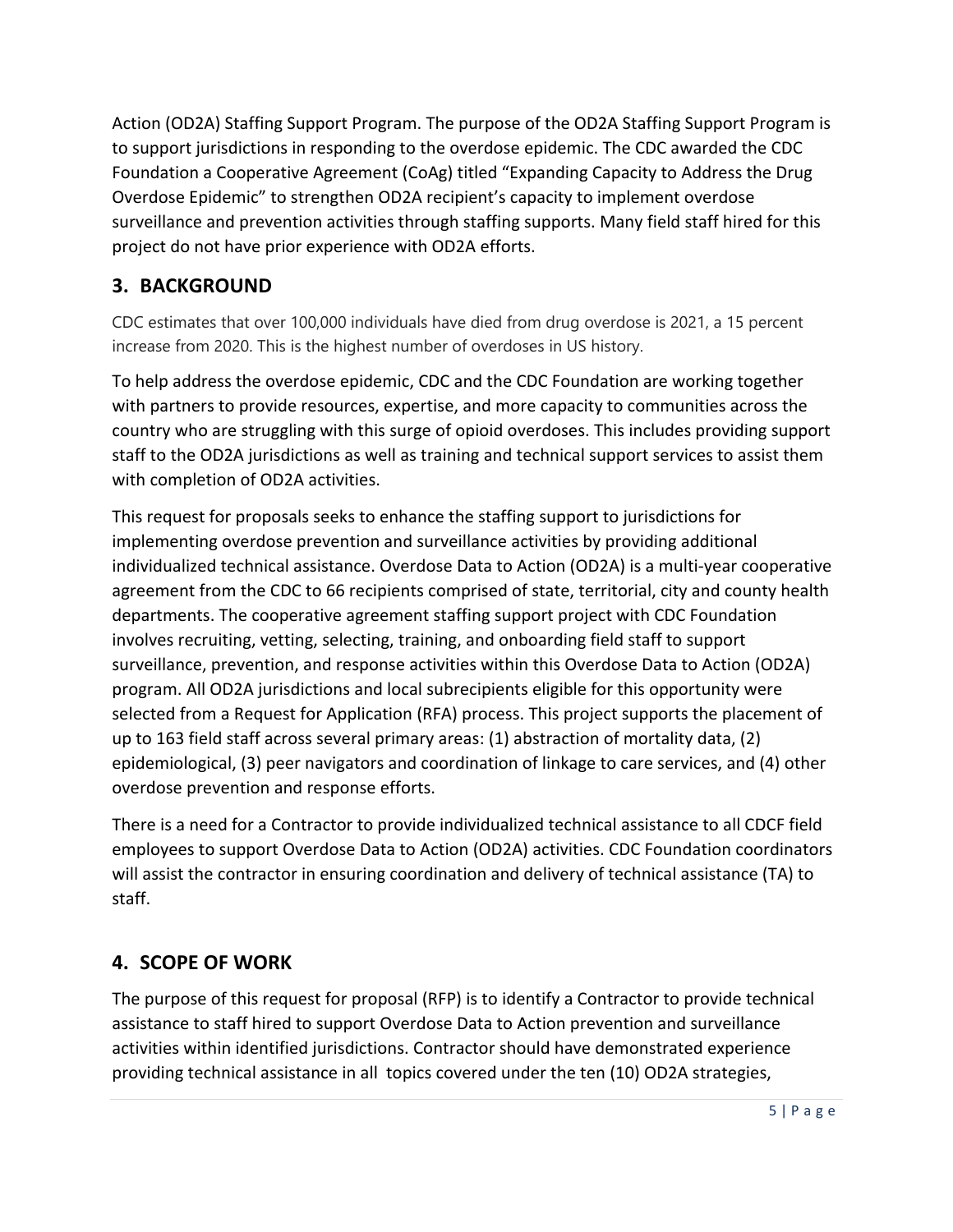including overdose surveillance, prevention and evaluation of programmatic efforts. The strategies can be found at: [About OD2A | Drug Overdose | CDC Injury Center.](https://www.cdc.gov/drugoverdose/od2a/about.html)

The activities involved include, but are not limited to, the following:

- Conduct outreach and needs assessment to gauge technical assistance needs.
- Conduct individualized assessments and plans to assist staff members in gaining skills and resources to support their specific position or role.
- Provide recorded webinars, guidance documents, toolkits, fact sheets, training events, telephone consultations and documentation reviews.
- Provide guidance and support to staff, based on their individual role and responsibilities.
- Conduct knowledge and skill-based assessments to determine effectiveness of support and additional needs.
- Meet with CDC Foundation coordinators and program management staff monthly and as needed.

#### **Deliverables/Expectations:**

- Conduct outreach for engagement in technical assistance
- Provide individualized technical assistance to OD2A Staffing Support Program employees
- Monthly meetings with CDC Foundation team
- Monthly progress reports
- Monthly detailed financial reports on expenditures
- Final narrative summary report on services provided and potential training gaps

### <span id="page-5-0"></span>**5. INSTRUCTIONS FOR APPLICANTS**

Applicants should follow the instructions set forth below in the submission of their proposal to the CDC Foundation.

**CDC Foundation will not be responsible for any proposal which does not follow the instructions in this RFP, and may, at its discretion, reject any such non-compliant proposal.**

#### <span id="page-5-1"></span>**5.1 Submission of Proposals**

Submit a proposal according to the requirements below by email to Candace Spradley at [cspradley@cdcfoundation.org](mailto:cspradley@cdcfoundation.org) by 4:00pm (EDT) on June 24, 2022. Submissions after this date and time may not be considered.

**Proposal Requirements:** Proposal to be submitted in PDF format and should be no more than 10 pages, single spaced, 11-point font, in English, and should address the following: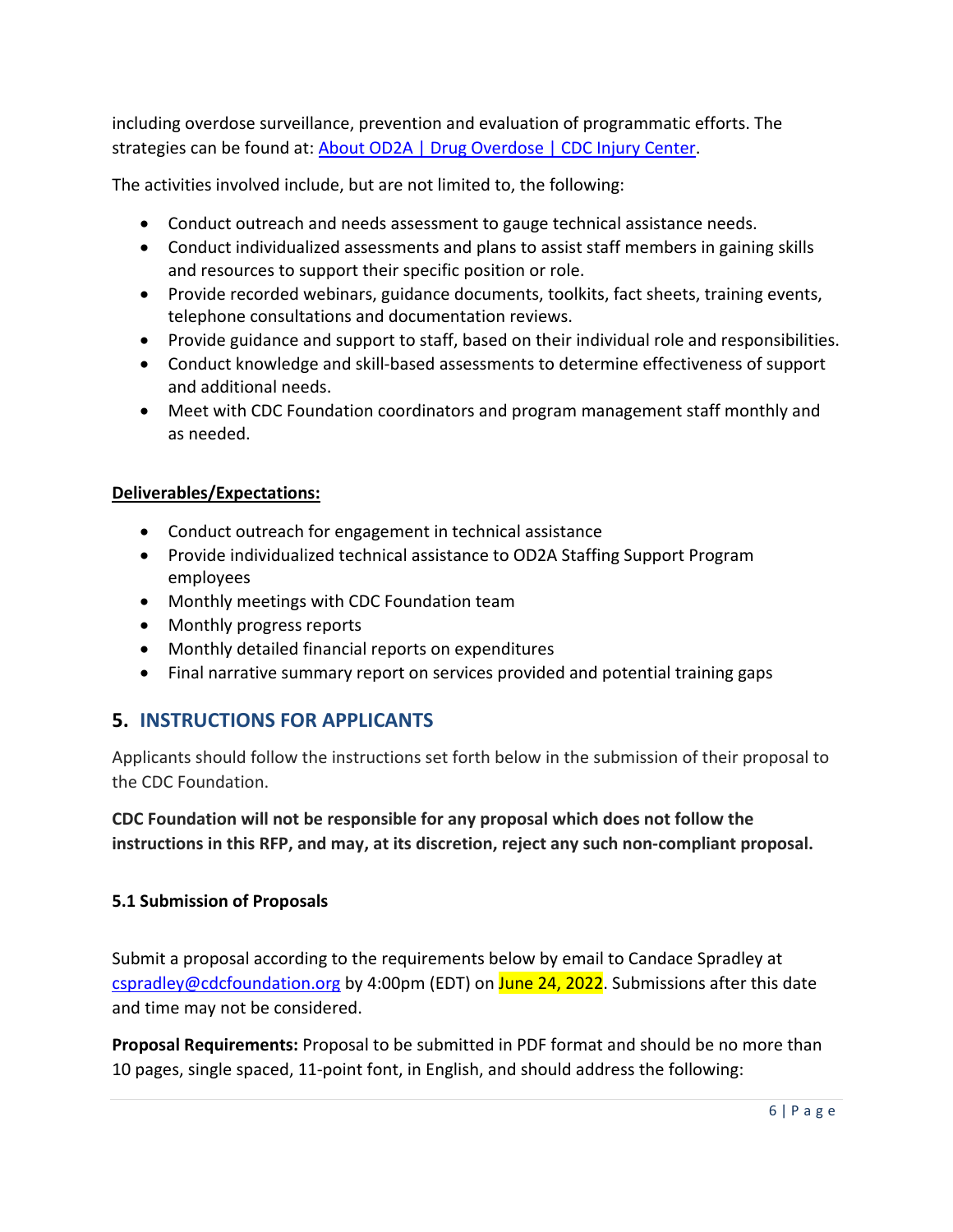#### **I. Organization Information**

- Organization Name
- EIN/Tax ID
- DUNS Number To request a DUNS number, visit <https://www.dnb.com/duns-number/get-a-duns.html>
- Organization Address, Phone Number, and Website
- Organization Mission and Year established
- Non-profit status
- Tax-exempt status
- Number of employees
- Annual revenue
- Are you certified as a diverse organization? If so, what certification
- Business classification (s):
	- o Lesbian, gay, bisexual, and transgender (LGBT)- owned business
	- o Minority owned business
	- o Service-disabled veteran-owned business
	- o Veteran-owned business
	- o woman-owned business
	- o small business
	- o none of the above
- Small business, how do you identify:
	- o Small, disadvantaged business (SDB/DBE)
	- o 8a certified business
	- o HUBZone certified business
	- o economically disadvantaged women-owned small business (EDWOSB)
	- o other, meeting small business size standards for select north American industry classification system (NAICS) codes
	- o none of the above
- Minority-owned business, please specify:
	- o African American owned
	- o Asian American/pacific islander owned
	- o Hispanic American owned
	- o native American/Alaska native owned
	- o other
- Are you a current vendor to the CDC Foundation? If so, in what capacity?
- **II. Technical Skills Experience**
	- Overview of Organization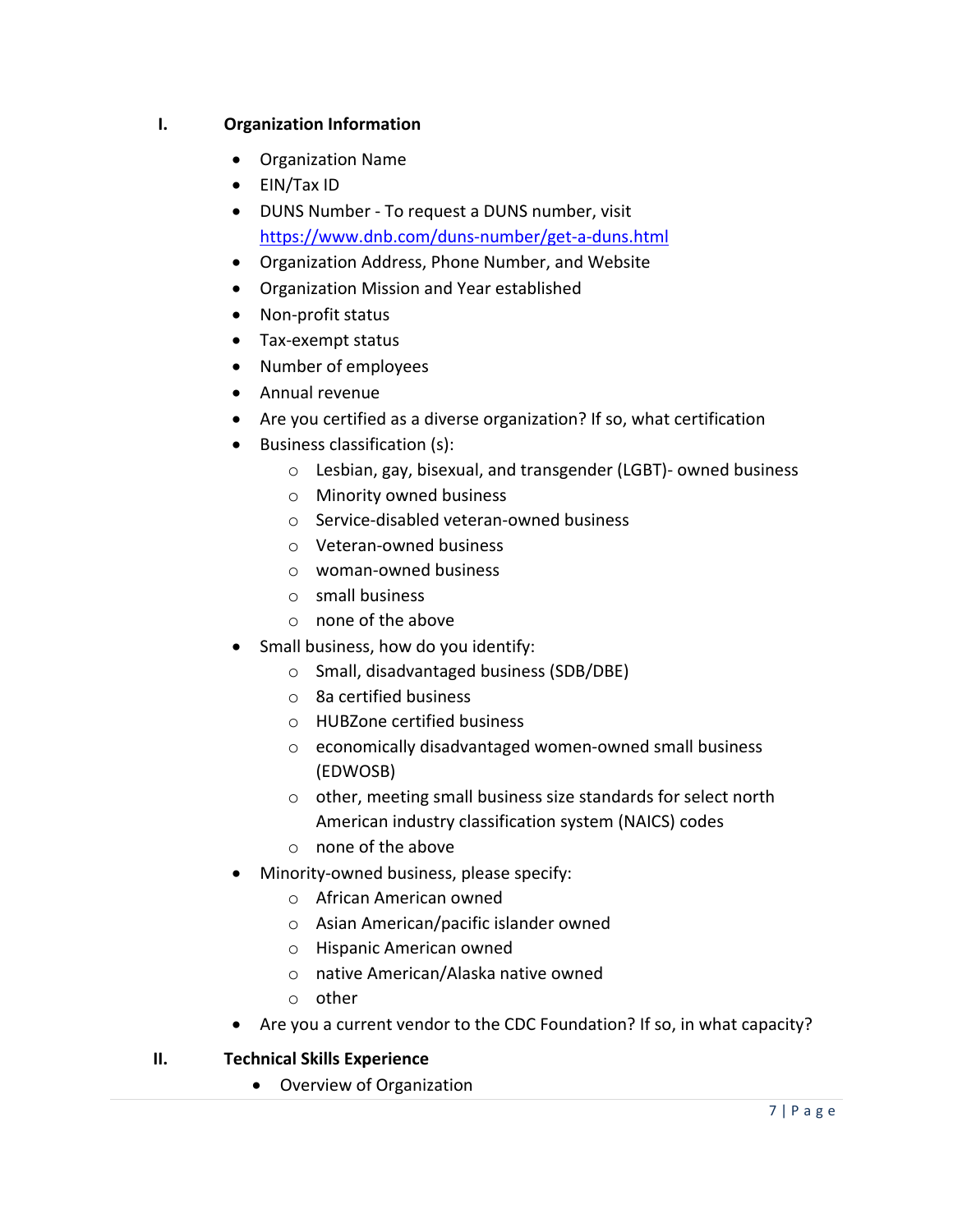- Description of previous experience in providing technical assistance related to all 10 strategies covered under OD2A, including substance use prevention, harm reduction, and surveillance. Contractor created and implemented needs assessment will be utilized to determine specific areas of technical assistance. Specific experience in addressing knowledge gaps in the following areas, including, but not limited to:
	- Behavioral health
	- Linkage to care
	- **Epidemiology and data analysis**
	- **Communications and graphic design**
	- **Program management and evaluation**
	- Harm reduction
	- **Stress management and compassion fatigue**
	- **Partnership building**
	- o Provide at least two (2) client references related to this experience
	- o Provide examples of demonstrated experience
- Description of interest in this opportunity

#### **III. Proposed Approach**

#### **a) Administrative Tasks**

- Detailed workplan including milestones and timeframe for completion including the following:
	- o Communication
	- o Organization
	- o Workplan (timeline) development
	- o Needs assessment planning and development
	- o Reporting considerations

#### **b) Ability to Deploy Technical Assistance**

- Demonstrate experience with timeliness of provision of technical assistance.
- Description of plan for finding and engaging appropriate subject matter experts.
- Provide at least (2) examples of coordinating technical assistance.
- **c) Facilitation and Partnership Building**
	- Provide at least (2) examples of partnership building including:
		- o Coordination
		- o Facilitation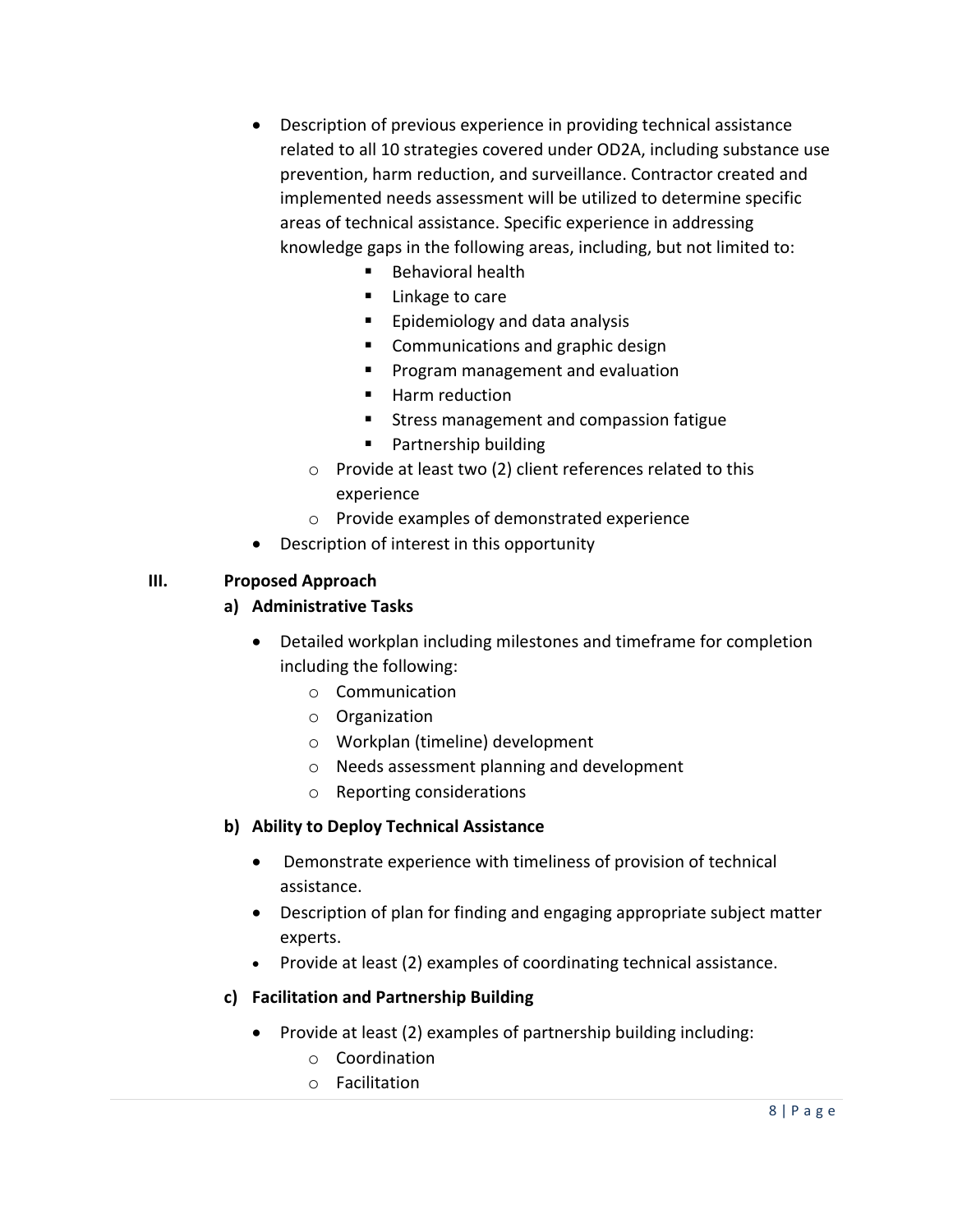- o Working with cross-sector organizations
- o References will be considered

#### **IV. Budget and Budget Narrative**

- o Maximum Payable Amount: \$500,000.00
- $\circ$  Detailed budget and budget justification Compensation may be on a fixed fee basis, by deliverable/milestone or actual costs. Please include a justification that explains the rationale for the budget. If deliverable based, please ensure costs are delineated by deliverable. Where appropriate, further delineate cost of development and delivery.
	- The budget narrative should conform with the CDC Budget Preparation [Guidelines.](https://www.cdc.gov/hiv/pdf/funding/announcements/ps15-1509/ps15-1509-budget-preparation-guidelines.pdf)

#### <span id="page-8-0"></span>**5.2 Communications During the RFP Period**

Applicants may submit questions related to this RFP **5:00pm ET on June 8, 2022**, via email to Candace Spradley, Team Lead, cspradley@cdcfoundation.org An updated RFP Supplement containing the submitted questions and responses will be published in a Frequently Asked Questions (FAQ) document and shared with all interested applicants by **5:00pm ET on June 10, 2022**.

#### <span id="page-8-1"></span>**5.3 Anticipated Timeline\***

| <b>RFP Release</b>                  |
|-------------------------------------|
| <b>Inquiry Period</b>               |
| RFP Supplemental Release/FAQ        |
| <b>Proposal Submission Due Date</b> |
| Interviews                          |
| <b>Notification of Selection</b>    |
| <b>Contract Execution</b>           |
| <b>Monthly Reports</b>              |
|                                     |
| <b>Contract End Date</b>            |
| <b>Final Report Due</b>             |
|                                     |

*\*Please note that the timeline is subject to change* 

## <span id="page-8-2"></span>**6. SELECTION PROCESS AND REVIEW CRITERIA**

Selected applicants will receive a notification that their proposal was selected for funding. The CDC Foundation will not provide scores or specific review feedback to unsuccessful applicants.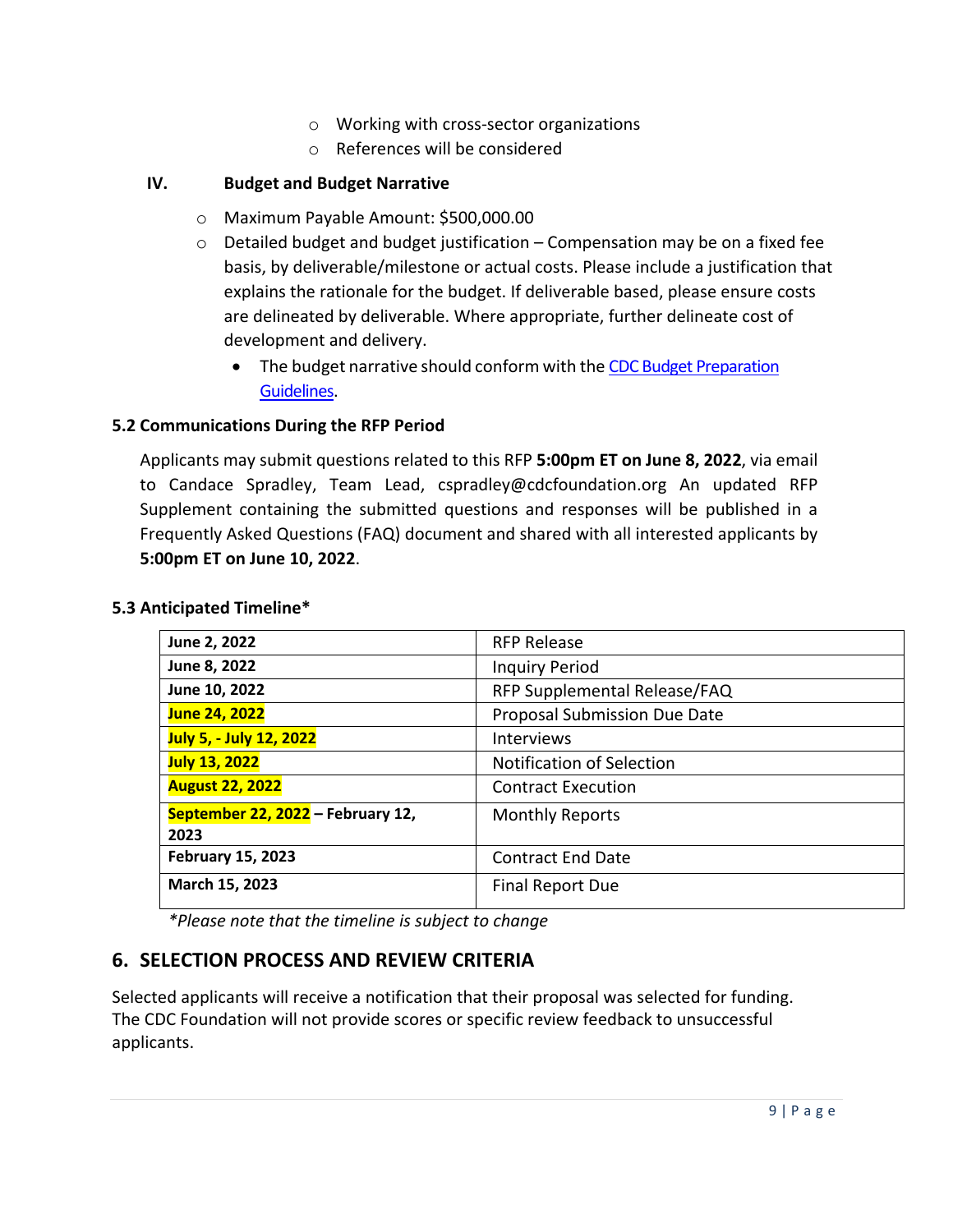The CDC Foundation will award grants to applicants based on the following multi-stage review process outlined below.

#### Level 1 Administrative Review:

CDC Foundation will evaluate all applicants for completeness and minimum requirements. Basic requirements include timely receipt of application, meeting all eligibility criteria and submission of all required attachments. Applications with omissions of any required documentation may be subject to disqualification.

The CDC Foundation also reserves the right to conduct financial and due diligence reviews. As a public entity, the CDC Foundation has a responsibility to the public to ensure that the organizations that receive grant funds are financially stable and to evaluate each applicant's risk of noncompliance with Federal statutes, regulations, and the terms and conditions of the subaward for purposes of determining the appropriate subrecipient monitoring, per program year. Further written materials to assess risk may be requested during or prior to the review.

#### Level 2 Proposal Review:

Applicants that pass Level 1 review will proceed to Level 2 review. A panel of three independent reviewers with evaluation and subject matter expertise will review and score written proposals. Reviewers will score applicants in accordance with review criteria listed below.

The following table outlines the criteria that reviewers will use to guide their evaluation of each written proposal.

| Category                                                             | <b>Review Criteria</b>                                                                                                                                                                                    | <b>Points</b> |
|----------------------------------------------------------------------|-----------------------------------------------------------------------------------------------------------------------------------------------------------------------------------------------------------|---------------|
| Organization Information                                             | Not scored                                                                                                                                                                                                | 0             |
| <b>Technical Skills Experience</b><br>*References will be considered | Drug overdose<br>٠<br>prevention/surveillance/harm<br>reduction expertise<br>Previous experience working with<br>$\bullet$<br>CDC's Division of Overdose Prevention<br>References will be considered<br>٠ | 30            |
| <b>Administrative Tasks</b>                                          | Communication<br>Organization<br>Workplan (timeline) development<br>Needs assessment planning and<br>٠<br>development<br>Reporting considerations<br>٠                                                    | 15            |
| Ability to Deploy Technical<br>Assistance                            | Timeliness of provision of technical<br>٠<br>assistance<br>Plan for finding and engaging                                                                                                                  | 25            |